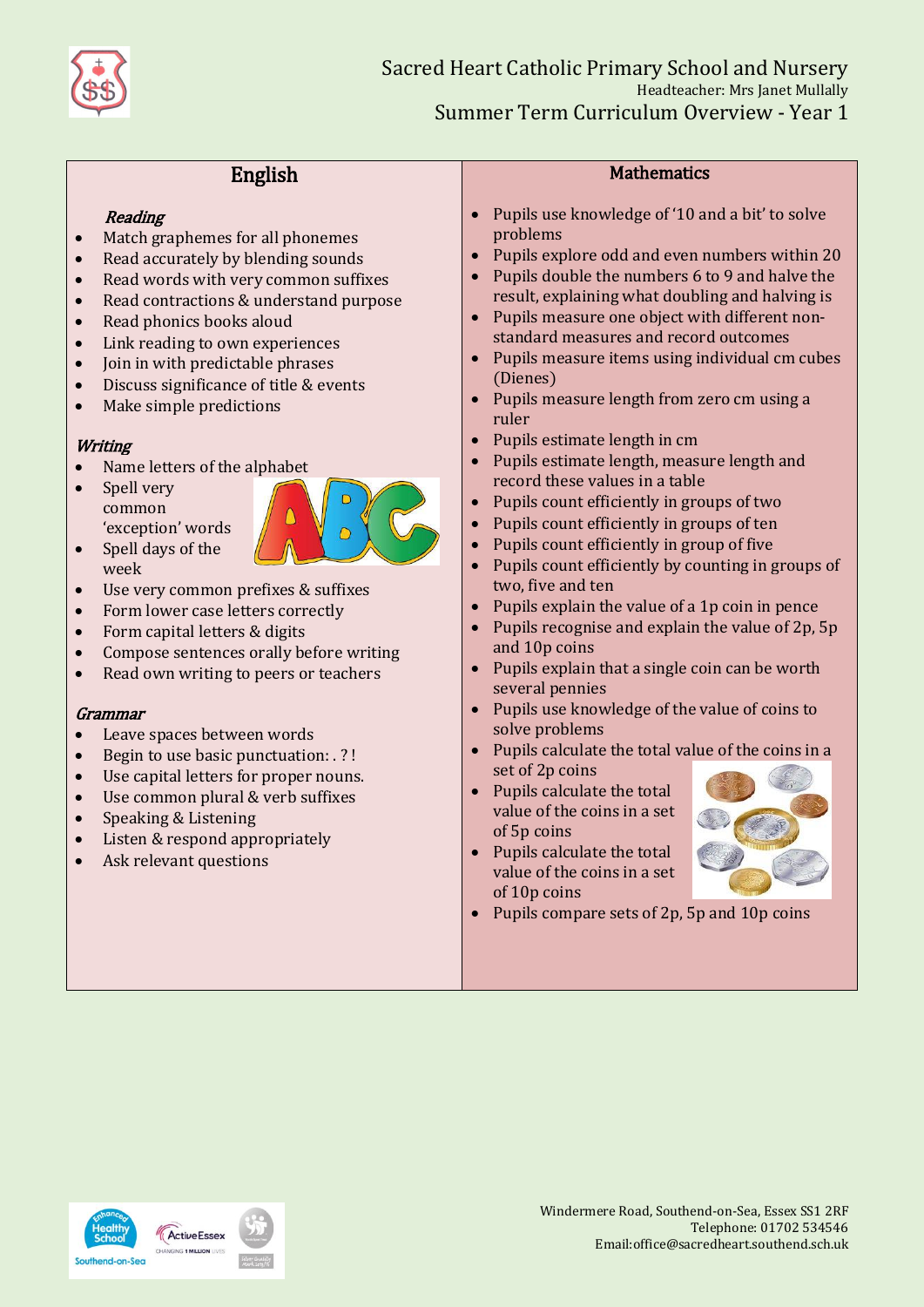

| <b>Music</b><br><b>Focus: Carnival of the Animals</b><br>To play simple rhythms with a steady beat.<br>To compose simple musical patterns.<br>To use symbols to<br>represent sounds.<br>To perform individually<br>and with others.<br>To recall a simple tune.<br>Technology/Art<br>Focus: The circus is coming to town<br>• Be able to plan what they are going to make and<br>how.<br>Make a 3D circus.<br>Collage circus characters<br>Paint / draw pictures of animals and performers<br>P.E.<br><b>Game Activities</b><br>Working to improve fundamental movements<br>and skills through a game based approach.<br>Develop basic game-playing skills.<br>• Working together to improve communication<br>and team work<br>Athletics<br>Explore running, jumping and<br>throwing activities.<br>Take part in simple challenges and competitions<br>Experiment with different ways of travelling,<br>throwing and jumping | R.E.<br>To follow the locally agreed Syllabus for RE 'Come<br>and See'<br><b>Focus: Holidays and Holy Days</b><br>• Pupils will be able to talk about their experiences<br>of holidays<br>• Pupils will be able to<br>respond to questions<br>about the feast of<br>Pentecost (the feast of<br>the Holy Spirit).<br><b>Focus: Being Sorry</b><br>• Pupils will be able to<br>talk about the choices they make and that some<br>are good and some are bad.<br>• Pupils will be able to understand that God helps<br>us to choose well.<br>. Pupils will learn that God forgives us when we do<br>wrong.<br>Focus: Neighbours<br>. Pupils will be able to understand that neighbours<br>are all around.<br>. Pupils will know that everyone is our neighbour<br>and loved by God. |
|------------------------------------------------------------------------------------------------------------------------------------------------------------------------------------------------------------------------------------------------------------------------------------------------------------------------------------------------------------------------------------------------------------------------------------------------------------------------------------------------------------------------------------------------------------------------------------------------------------------------------------------------------------------------------------------------------------------------------------------------------------------------------------------------------------------------------------------------------------------------------------------------------------------------------|---------------------------------------------------------------------------------------------------------------------------------------------------------------------------------------------------------------------------------------------------------------------------------------------------------------------------------------------------------------------------------------------------------------------------------------------------------------------------------------------------------------------------------------------------------------------------------------------------------------------------------------------------------------------------------------------------------------------------------------------------------------------------------|
| Geography                                                                                                                                                                                                                                                                                                                                                                                                                                                                                                                                                                                                                                                                                                                                                                                                                                                                                                                    | <b>History</b>                                                                                                                                                                                                                                                                                                                                                                                                                                                                                                                                                                                                                                                                                                                                                                  |
| Focus: The circus is coming to town<br>. Find out about land and buildings and the weather<br>and climates of countries that have circuses<br>• Be able to talk about how circuses are laid out<br>• Look at maps of circuses - make their own maps<br>using keys and symbols                                                                                                                                                                                                                                                                                                                                                                                                                                                                                                                                                                                                                                                | Focus: The circus is coming to town<br>To understand about the history of the circus.<br>Find out stories about the circus in the past<br>To be able to use key words<br>relating to the past and the<br>passing of time.<br>• To know about the life of a<br>significant individual (circus<br>performer).                                                                                                                                                                                                                                                                                                                                                                                                                                                                     |